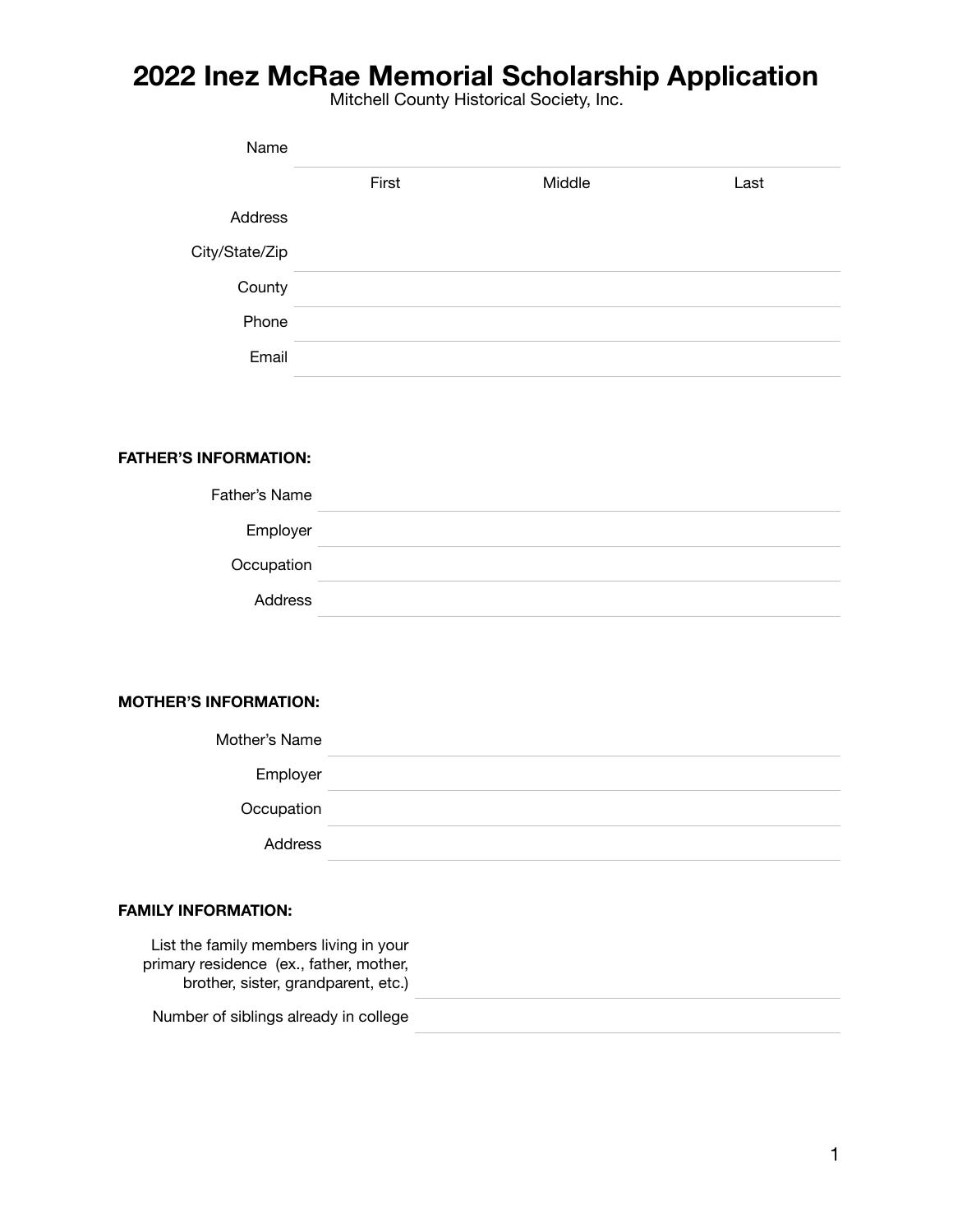Mitchell County Historical Society, Inc.

|                                 | <b>TVITION CHE OUGHTLY THISION CAT OUCKEY, THO.</b> |
|---------------------------------|-----------------------------------------------------|
| <b>ACADEMIC INFORMATION:</b>    |                                                     |
| What is your Class Rank?        | out of                                              |
| What is your weighted GPA?      |                                                     |
|                                 |                                                     |
| What is your SAT highest score? |                                                     |
| Composite                       |                                                     |
| Reading/Writing                 |                                                     |
| Math                            |                                                     |
|                                 |                                                     |
|                                 |                                                     |
| What is your highest ACT score? | out of 36                                           |
| Composite                       |                                                     |
| Math                            |                                                     |
| Science                         |                                                     |
| <b>STEM</b>                     |                                                     |
| English                         |                                                     |
| Reading                         |                                                     |
| Writing                         |                                                     |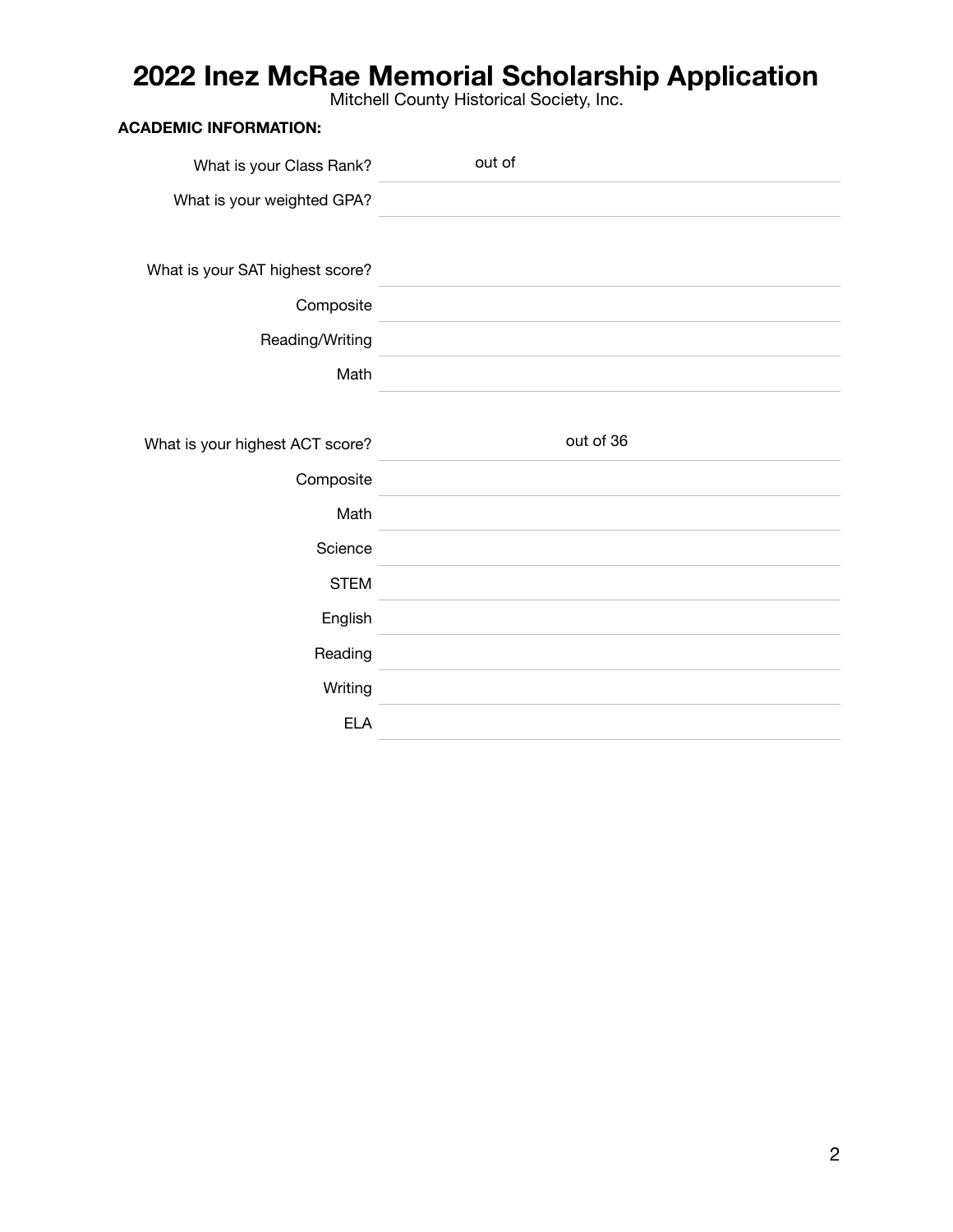Mitchell County Historical Society, Inc.

**COURSES AND GRADES** List your courses by semester and the grade you earned. Please include any online or college courses you have taken.

**SEMESTER 1 (FALL) SEMESTER 2 (SPRING)**

| 9TH GRADE         |  |
|-------------------|--|
| 10TH GRADE        |  |
| <b>11TH GRADE</b> |  |
| <b>12TH GRADE</b> |  |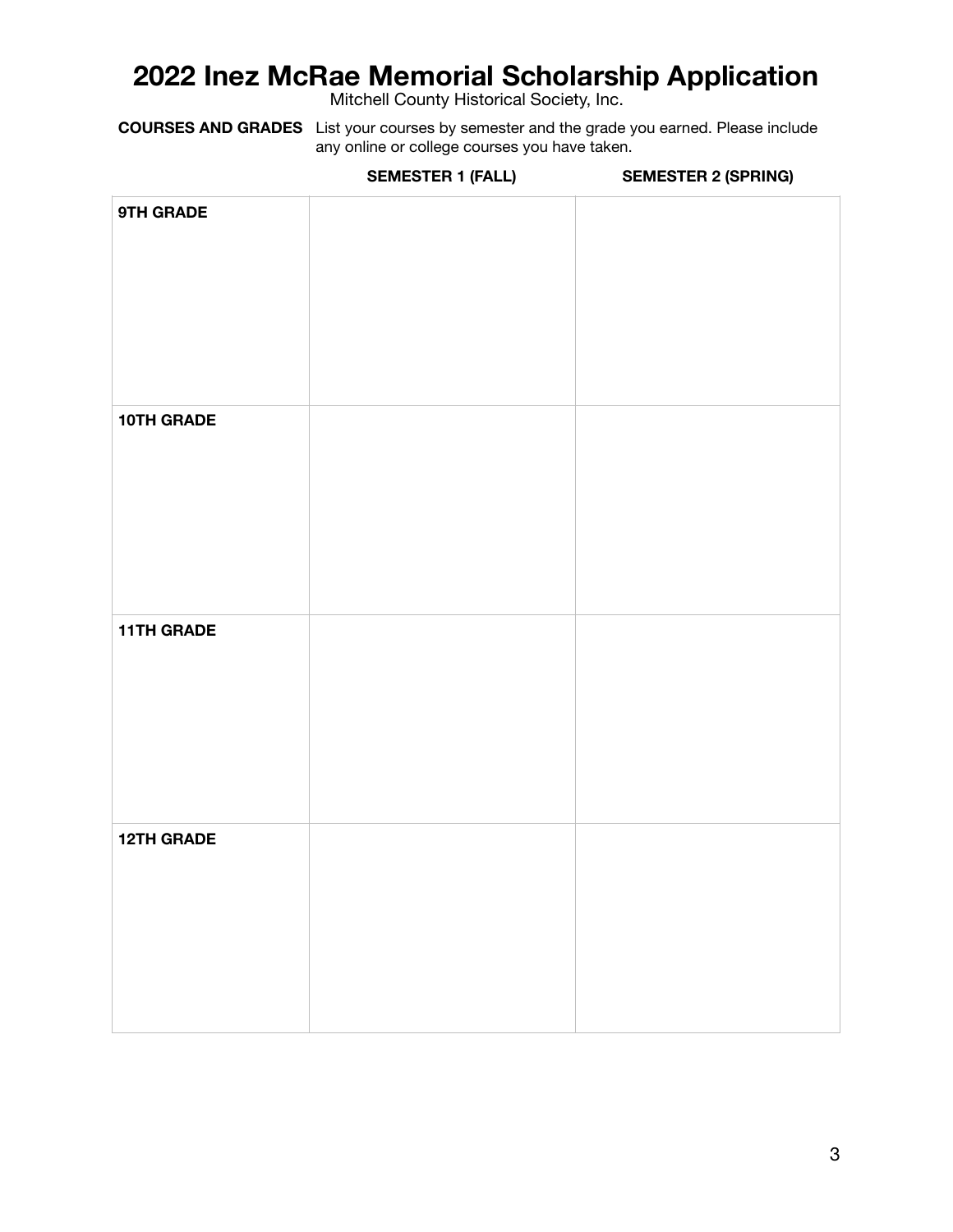Mitchell County Historical Society, Inc.

### **ESSAY:**

To be considered for this scholarship, applicants must be a high school senior who have demonstrated an interest in Appalachian studies, including, but not necessarily limited to Appalachian history, music, art, folk culture and economic or community development. The applicant must demonstrate a desire to pursue this study at a higher educational level and express a desire to eventually live and work within Appalachia.

Please include in your essay an explanation of how you fit the above criteria. How does this influence your future plans?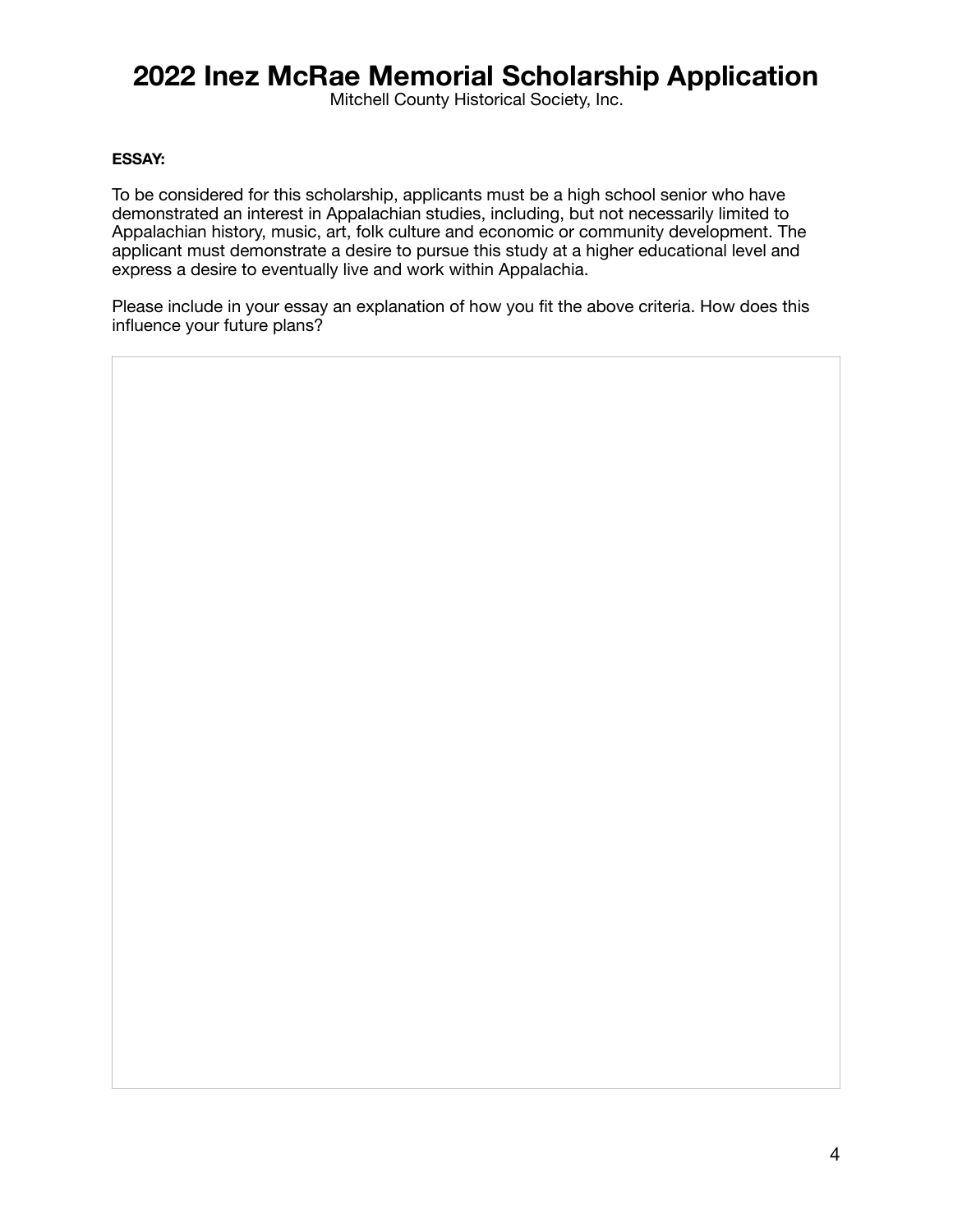Mitchell County Historical Society, Inc.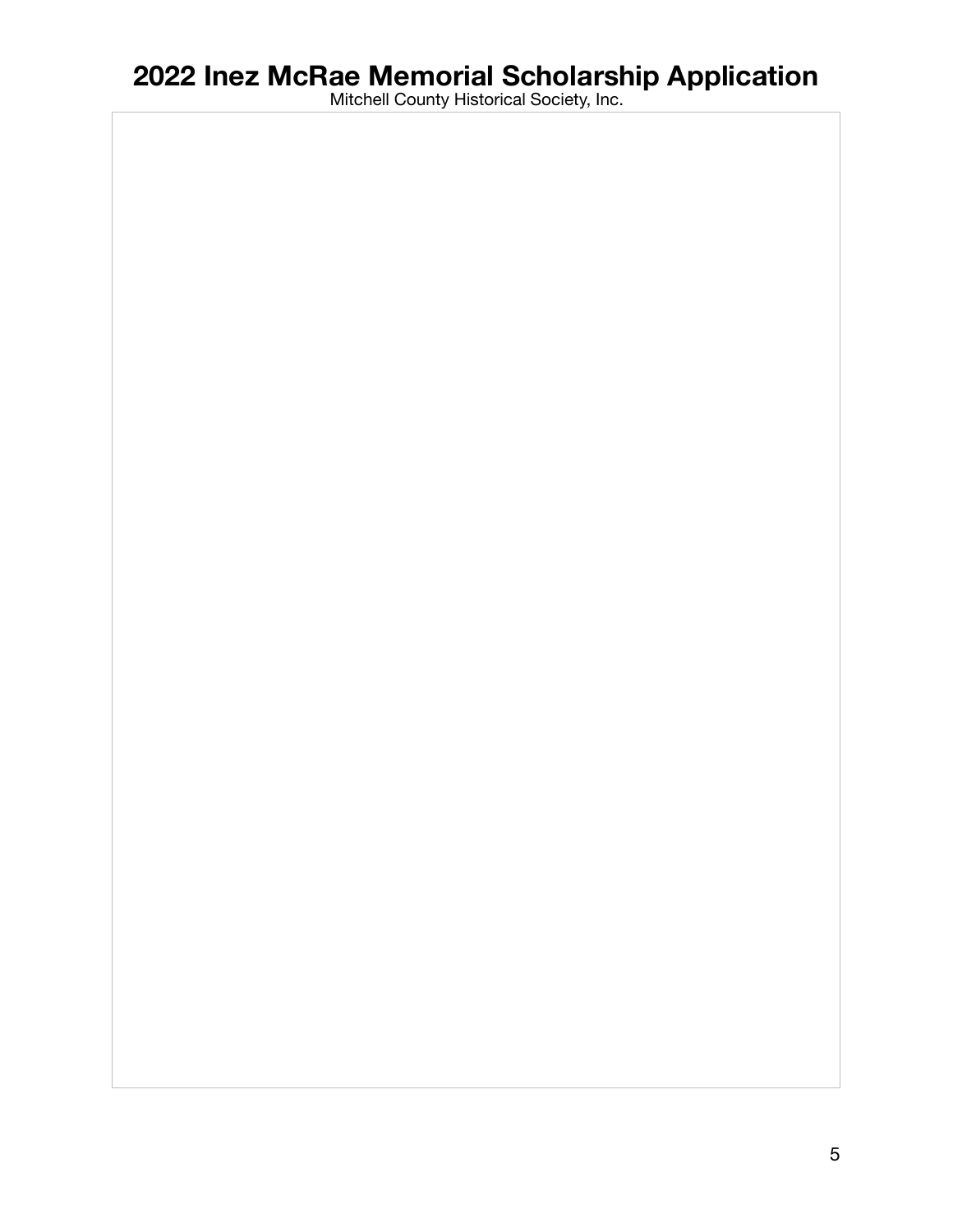Mitchell County Historical Society, Inc.

FACT SHEET: Please list your activities including school related (sports, band, clubs, etc.) and community involvement (employment, volunteer, church related, etc.) and what grades you participated in each.

| <b>ACTIVITY</b> | <b>GRADE(S)</b> | HRS/WK WKS/YR | <b>AWARDS OR RECOGNITIONS</b> |
|-----------------|-----------------|---------------|-------------------------------|
|                 |                 |               |                               |
|                 |                 |               |                               |
|                 |                 |               |                               |
|                 |                 |               |                               |
|                 |                 |               |                               |
|                 |                 |               |                               |
|                 |                 |               |                               |
|                 |                 |               |                               |
|                 |                 |               |                               |
|                 |                 |               |                               |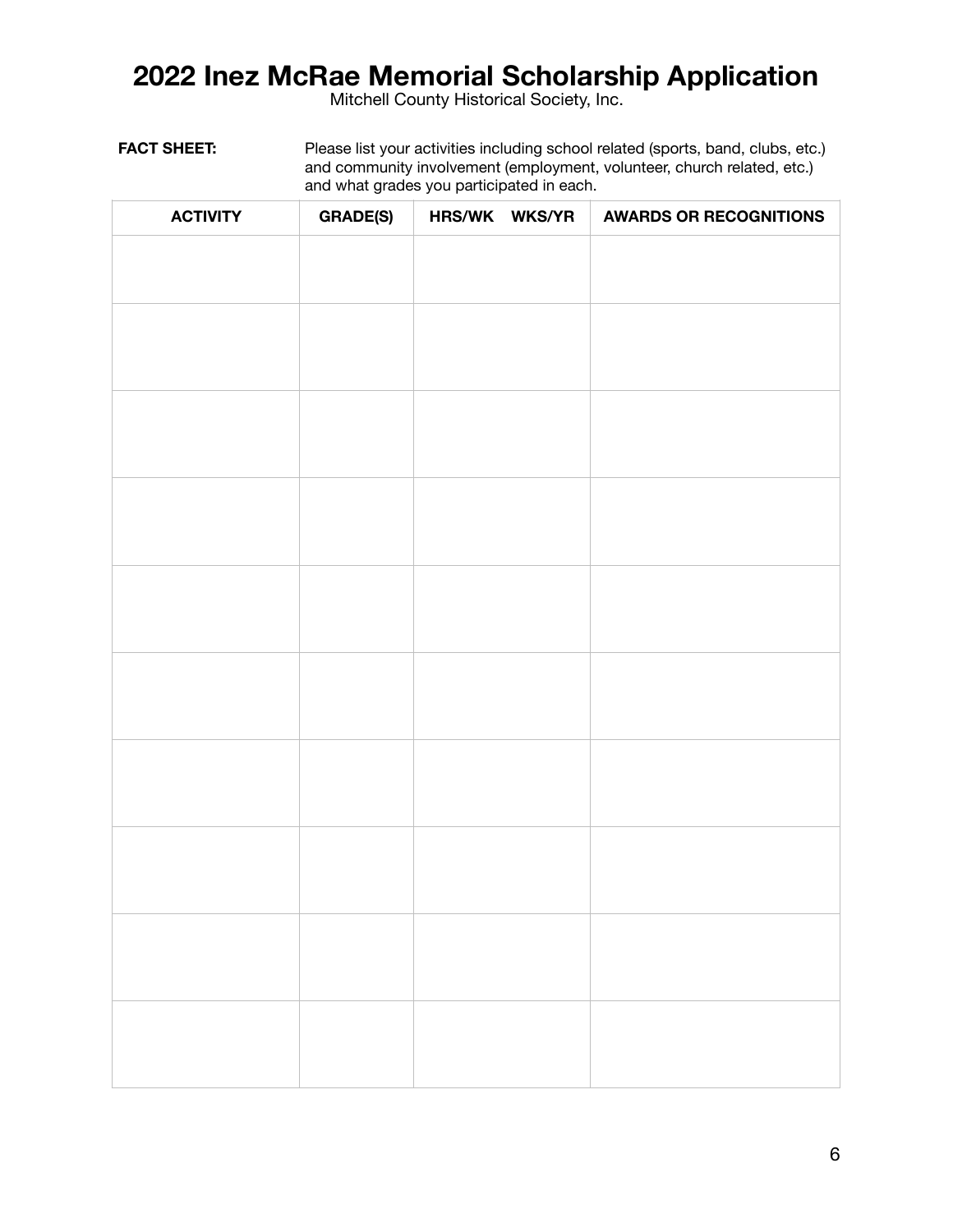Mitchell County Historical Society, Inc.

#### **COLLEGE INFORMATION:**

Please list all colleges where you have been accepted

## **FINANCIAL AID INFORMATION:**

List any scholarships/grants/ other aid you have received

What is the annual cost of the college you will most likely attend (tuition+housing+food+ books)

What is your Estimated Family Contribution? (found on your FAFSA SAR)

What is your family's combined total income?

#### **IF YOU HAVE ADDITIONAL FINANCIAL INFORMATION THAT NEEDS TO BE CONSIDERED, YOU ARE WELCOME TO SHARE WHATEVER INFORMATION YOU WISH**